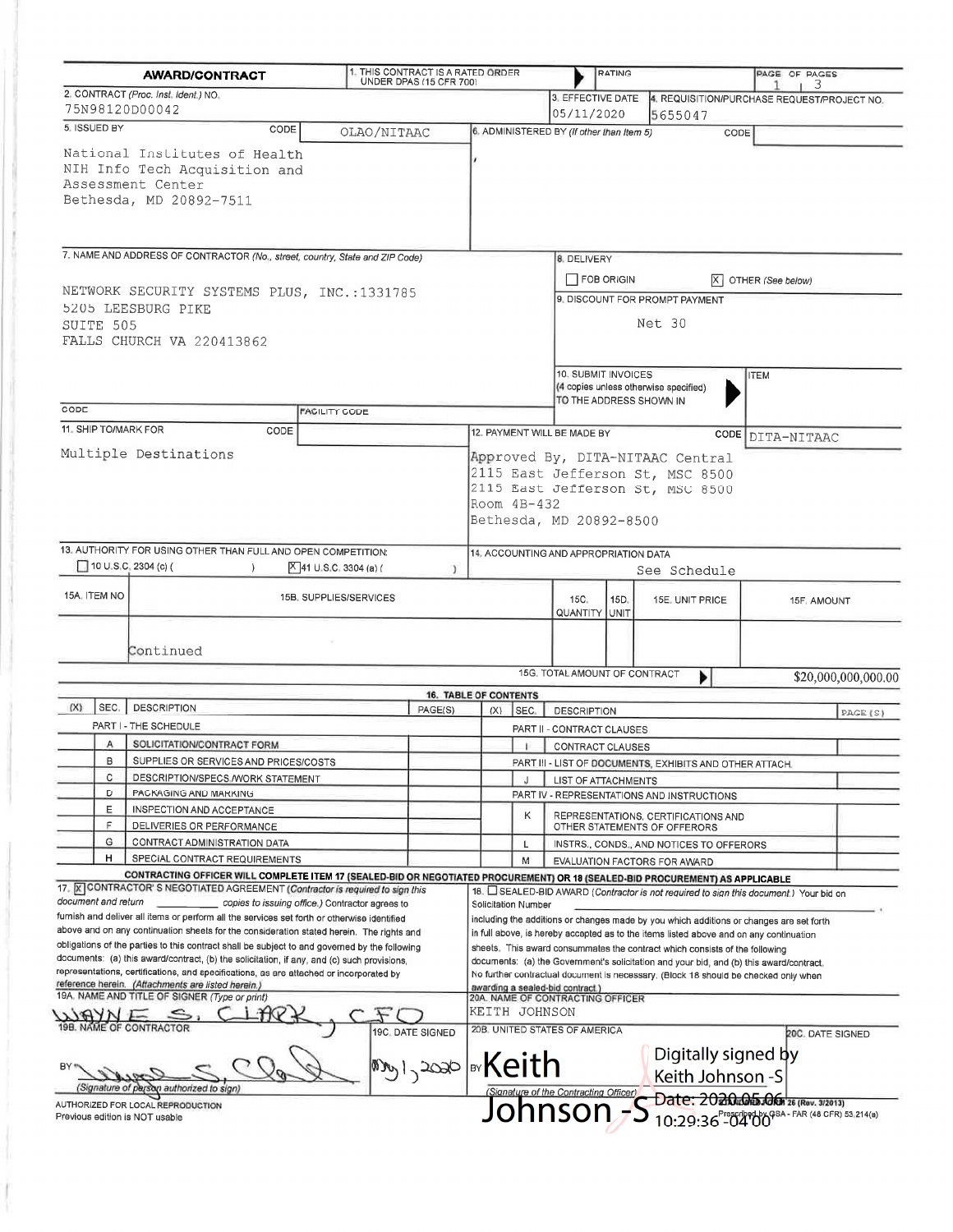## **CONTINUATION SHEET**

REFERENCE NO. OF DOCUMENT BEING CONTINUED **FRAME OF A SECONT ASSAULT A SECONT ASSAULT** PAGE OF 75N98120D00042

2 3

#### NAME OF OFFEROR OR CONTRACTOR

#### NETWORK SECURITY SYSTEMS PLUS, INC.:1331785

| ITEM NO. | SUPPLIES/SERVICES                                                                                                                                                                                                                                                                                                                                | QUANTITY UNIT |     | UNIT PRICE | <b>AMOUNT</b>     |
|----------|--------------------------------------------------------------------------------------------------------------------------------------------------------------------------------------------------------------------------------------------------------------------------------------------------------------------------------------------------|---------------|-----|------------|-------------------|
| (A)      | (B)                                                                                                                                                                                                                                                                                                                                              | (C)           | (D) | (E)        | (F)               |
|          | Chief Information Officer - Solutions and<br>Partners 3 (CIO-SP3) Small Business (restricted)<br>is a 10 year IDIQ contract. All federal agencies<br>may place task orders against this contract.                                                                                                                                                |               |     |            |                   |
|          | The subject contract is being awarded as the<br>result of solicitation NIHJT2016015, CIO-SP3<br>Small Business Ramp On.                                                                                                                                                                                                                          |               |     |            |                   |
|          | The subject contractor is qualified under the<br>Small Business Group of this contract in the<br>following task areas:                                                                                                                                                                                                                           |               |     |            |                   |
|          | Task Area 1 - IT Services for Biomedical<br>Research, Health Sciences, and Healthcare<br>Task Area 2 - Chief Information Officer (CIO)<br>Support<br>Task Area 3 - Imaging<br>Task Area 5 - IT Operations and Maintenance<br>Task Area 6 - Integration Services<br>Task Area 7 - Critical Infrastructure Protection<br>and Information Assurance |               |     |            |                   |
|          | By executing this award, the contractor extends<br>the validity of its entire proposal through the<br>effective date of the award.                                                                                                                                                                                                               |               |     |            |                   |
|          | Period of Performance: 05/11/2020 to 07/14/2022                                                                                                                                                                                                                                                                                                  |               |     |            |                   |
| 1        | Chief Information Officer - Solutions and<br>Partners 3 (restricted)<br>Obligated Amount: \$0.00<br>Delivery To: 6011/ Suite 501<br>Product/Service Code: D399<br>Product/Service Description: IT AND TELECOM-<br>OTHER IT AND TELECOMMUNICATIONS                                                                                                |               |     |            | 19,999,999,750.00 |
|          | Delivery Location Code: 6011 EXE BLVD, ROCKVL<br>6011 EXE BLVD, ROCKVL<br>6011 Executive Blvd<br>Rockville MD 20852 US<br>Amount: \$19,999,999,750.00                                                                                                                                                                                            |               |     |            |                   |
| 2        | Funds required for new CIO-SP3 ramp-on<br>contractor. -- Catalog # : n/a<br>Obligated Amount: \$250.00<br>Continued                                                                                                                                                                                                                              |               |     |            | 250.00            |